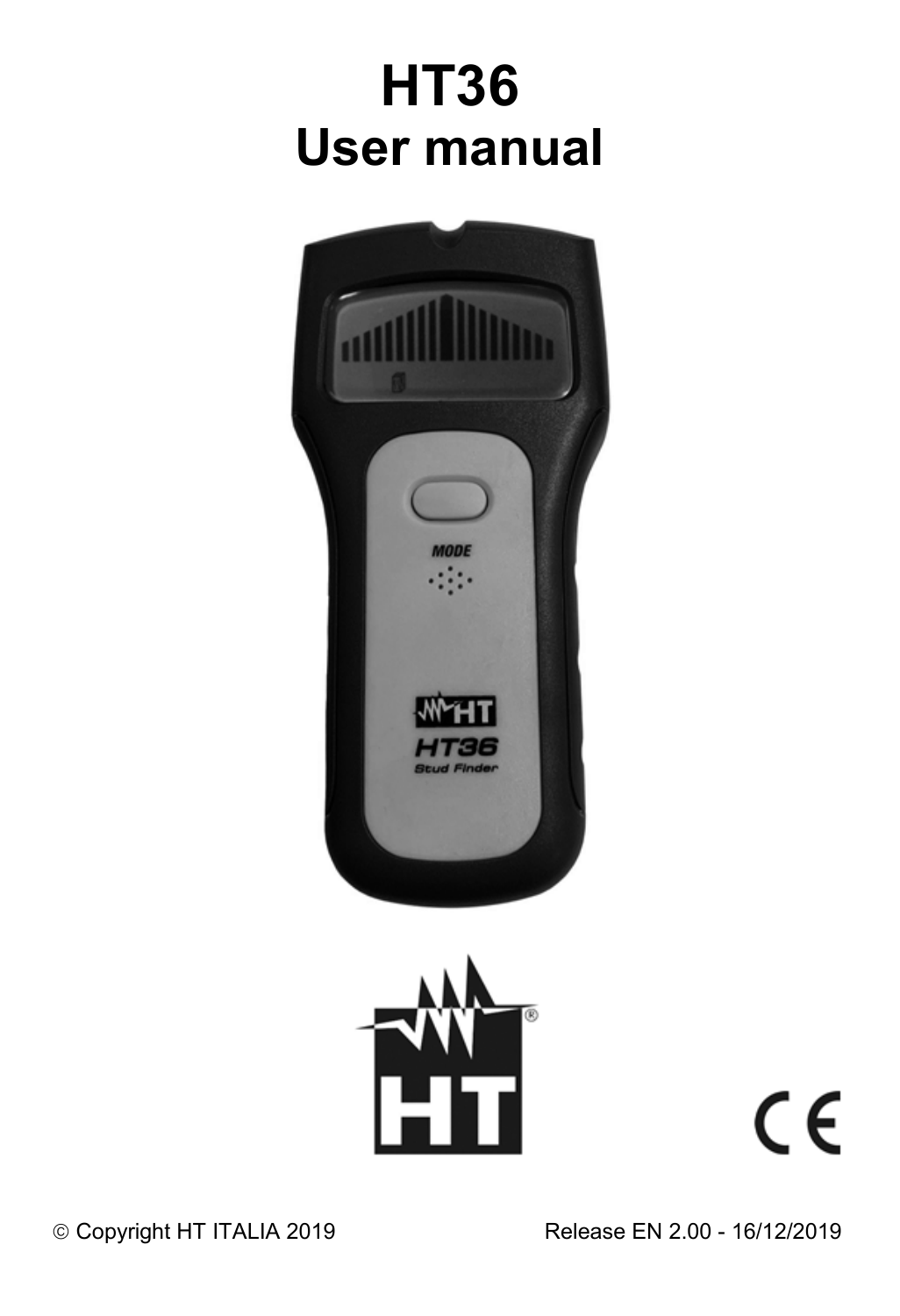# **1. PRECAUTIONS/SAFETY MEASUREMENTS**

This instrument complies with safety standards related to electronic measuring instruments. For your own safety and to avoid damaging the instrument follow the procedures described in this instruction manual and read carefully all notes preceded by this symbol  $\triangle$ 

### **CAUTION**

- Avoid measuring in humid or wet places
- Avoid measuring in rooms where explosive gas, combustible gas, steam or excessive dust is present
- Keep you insulated from the object under test
- Do not touch exposed metal parts such as test lead ends, sockets, fixing objects, circuits etc...
- conditions such as breakages, deformations, fractures, leakages of battery fluid, blind display etc...

The following symbols are used in user manual and on the meter:



CAUTION - refer to the instruction manual an improper use may damage the instrument or its components



AC Voltage

DC Voltage

**CAUTION**: this symbol indicates that equipment, its accessories and battery shall be subject to a separate collection and correct disposal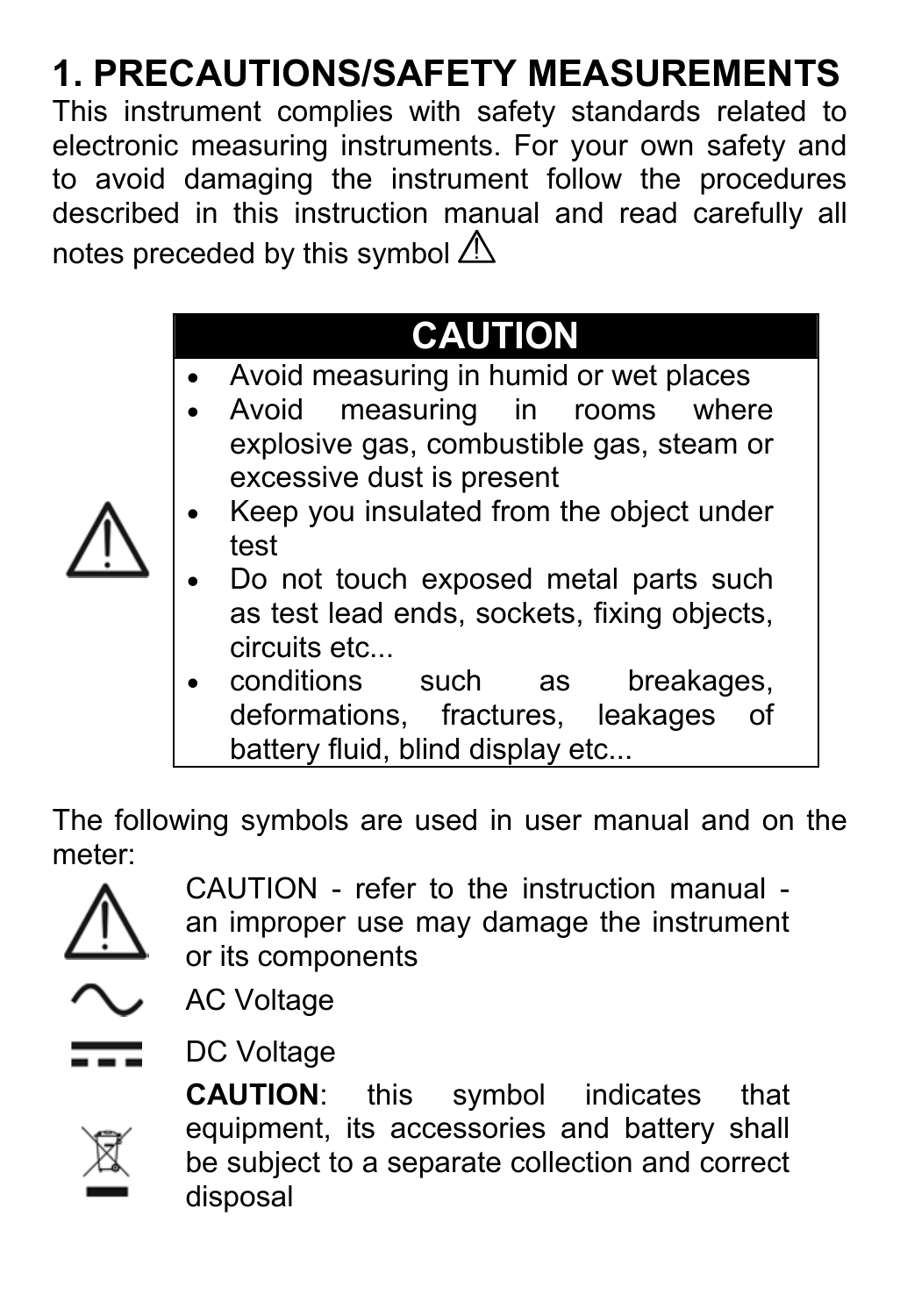### **2. GENERAL DESCRIPTION**

The instrument is able to detect:

- Presence of wooden studs and hidden conductive objects
- Presence of hidden metal objects
- Presence of hidden AC live wires

inside walls, ceilings, concrete walls and other common materials. The instrument emits a sound and shows a signal on the display after identifying the object's edge so as to easily identify its central position.

Each of these functions can be selected by pressing the **MODE** button. There are also the **TEST** button for the startup and initial calibration and an analogical graphic bar that identifies the signal strength. The instrument is equipped with an Auto Power OFF device which automatically turns off after 30s of idleness.

### **3. PREPARATION FOR USE**

#### **3.1. Initial checks**

This instrument was checked both mechanically and electrically prior to shipment. All possible cares and precautions were taken to let you receive the instrument under perfect conditions. Notwithstanding we suggest you to check it rapidly (any damage may have occurred during transport – if so please contact the local distributor from whom you bought the item). Make sure that all standard accessories mentioned in § 7 are included. Should you have to return back the instrument for any reason please follow the instructions mentioned in § 8.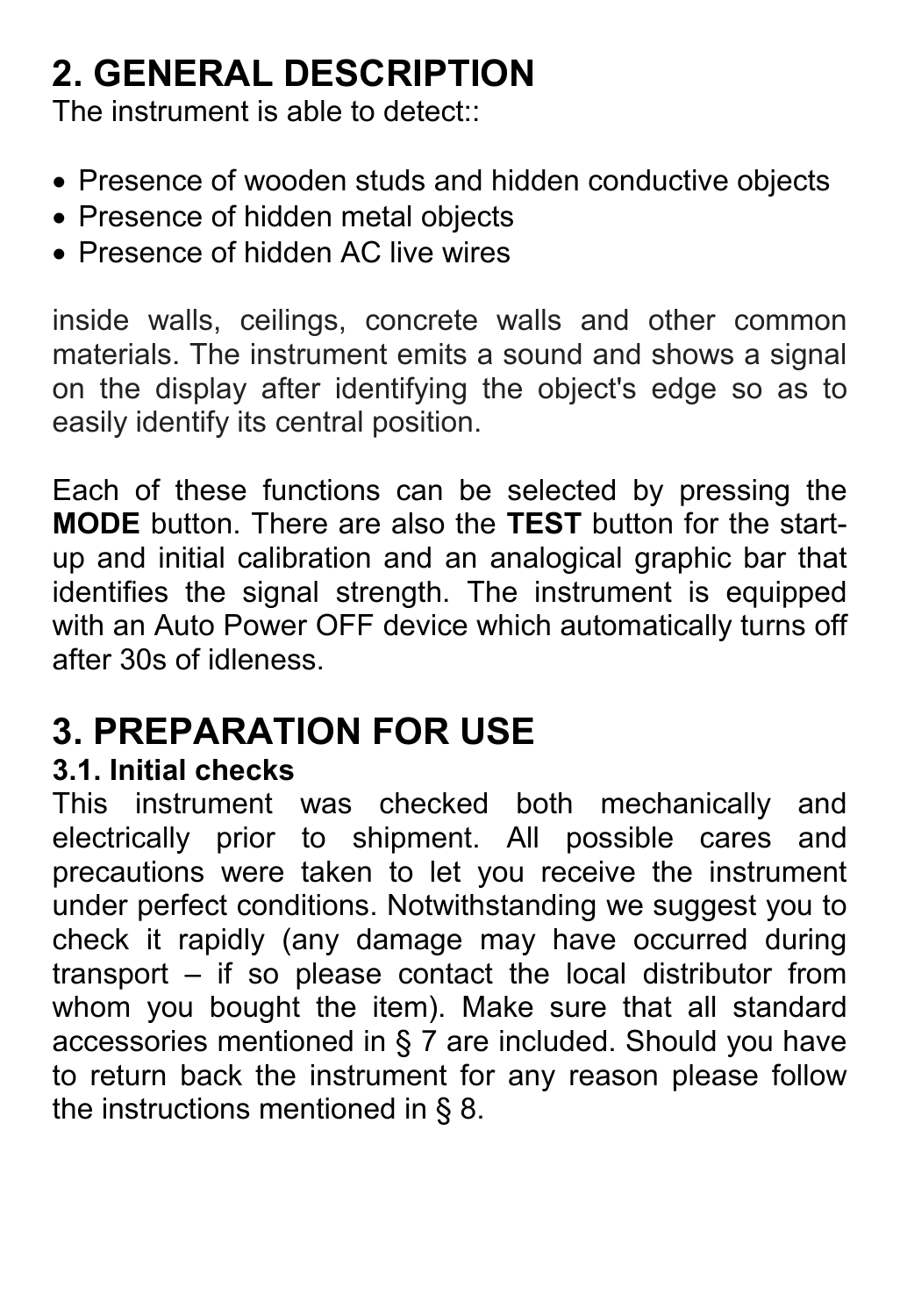#### **3.2. Supply voltage**

The instrument is powered by 1x9V battery type IEC 6F22 included on meter. When battery is low the symbol "  $\equiv$   $\equiv$  is displayed. To replace/insert the batteries follow the instructions indicated in § 6.

#### **3.2. Storage**

After a period of storage under extreme environmental conditions exceeding the limits mentioned in § 7 let the instrument resume normal operating conditions before using it.

### **4. NOMENCLATURE**

#### **4.1. Instrument description**







CAPTION

- 1. Bargraph
- 2. Central bar
- 3. Low battery
- 4. Stud detection
- 5. Metal detection
- 6. AC live wire detection

### Fig. 2: Display description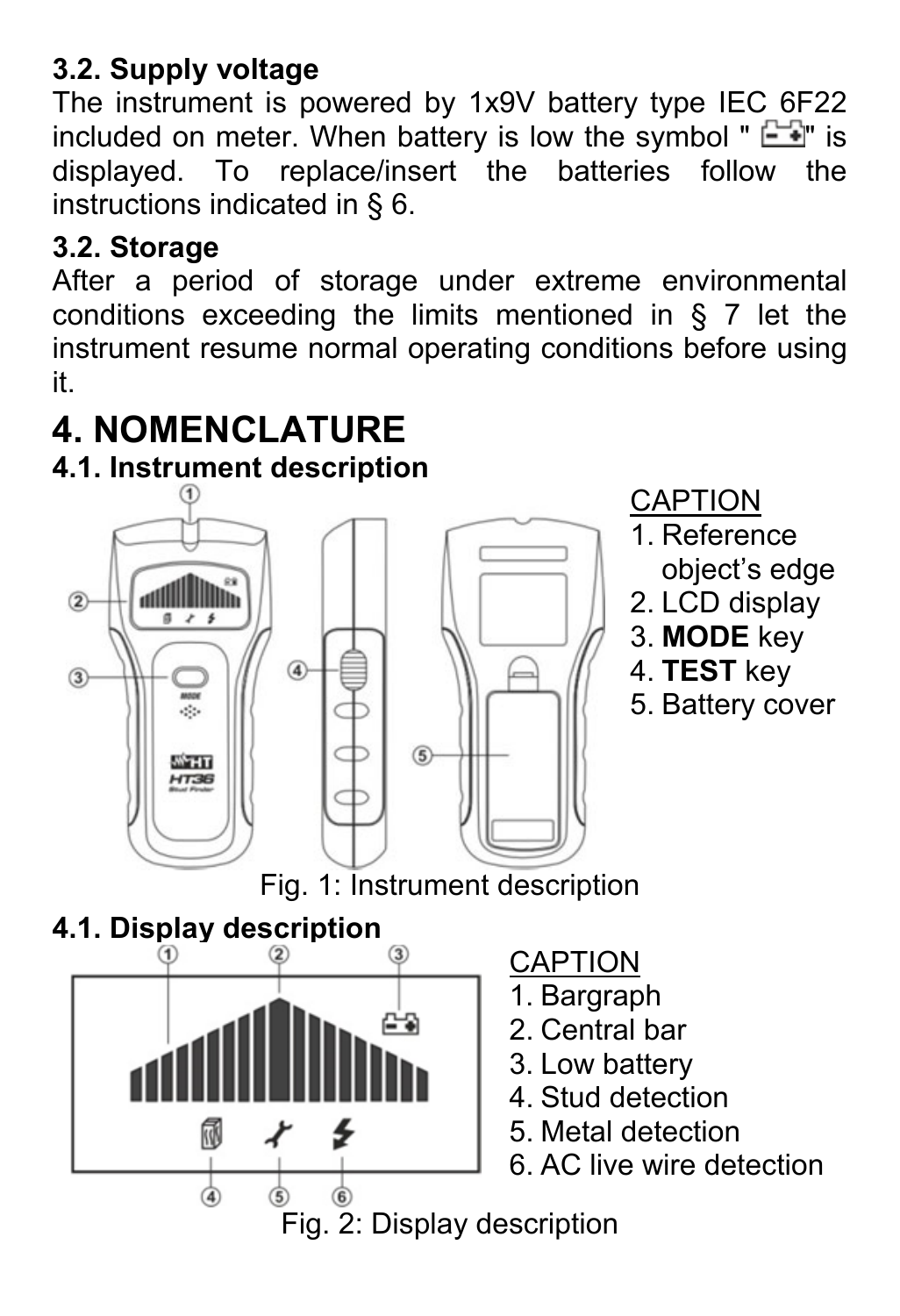#### **5. OPERATIVE INSTRUCTIONS 5.1. Wooden/conductive objects and metals detection**

- 1. Switch on the instrument by pressing the **TEST** key for 2s
- 2. Press the **MODE** key to select the detection of wooden studs or conductive objects (symbol  $\blacksquare$  shown on the display) or the detection of metal objects (symbol  $\not\sim$ shown on the display
- 3. Place the instrument on the surface that encloses the object being searched and press the **TEST** key in order to perform initial calibration the instrument. A short sound, the brief lighting of the bar and the  $\overline{w}$  or  $\overline{\mathscr{N}}$  symbol flashes on the display to indicate that the instrument is ready for scanning
- 4. Hold the instrument in the lower part and move it slowly on the surface from left to right (see Fig.3 - left part)



Fig. 3: Scanning of conductive object

- 5. When the central bar is shown on the display (see Fig. 3 middle part) the instrument emits a continuous sound. Stop the instrument and mark the initial edge of the object on the surface
- 6. Continue the search scan along the surface until the graphic bar disappears and the sound stops (see Fig.3 right part). Mark the final edge of the object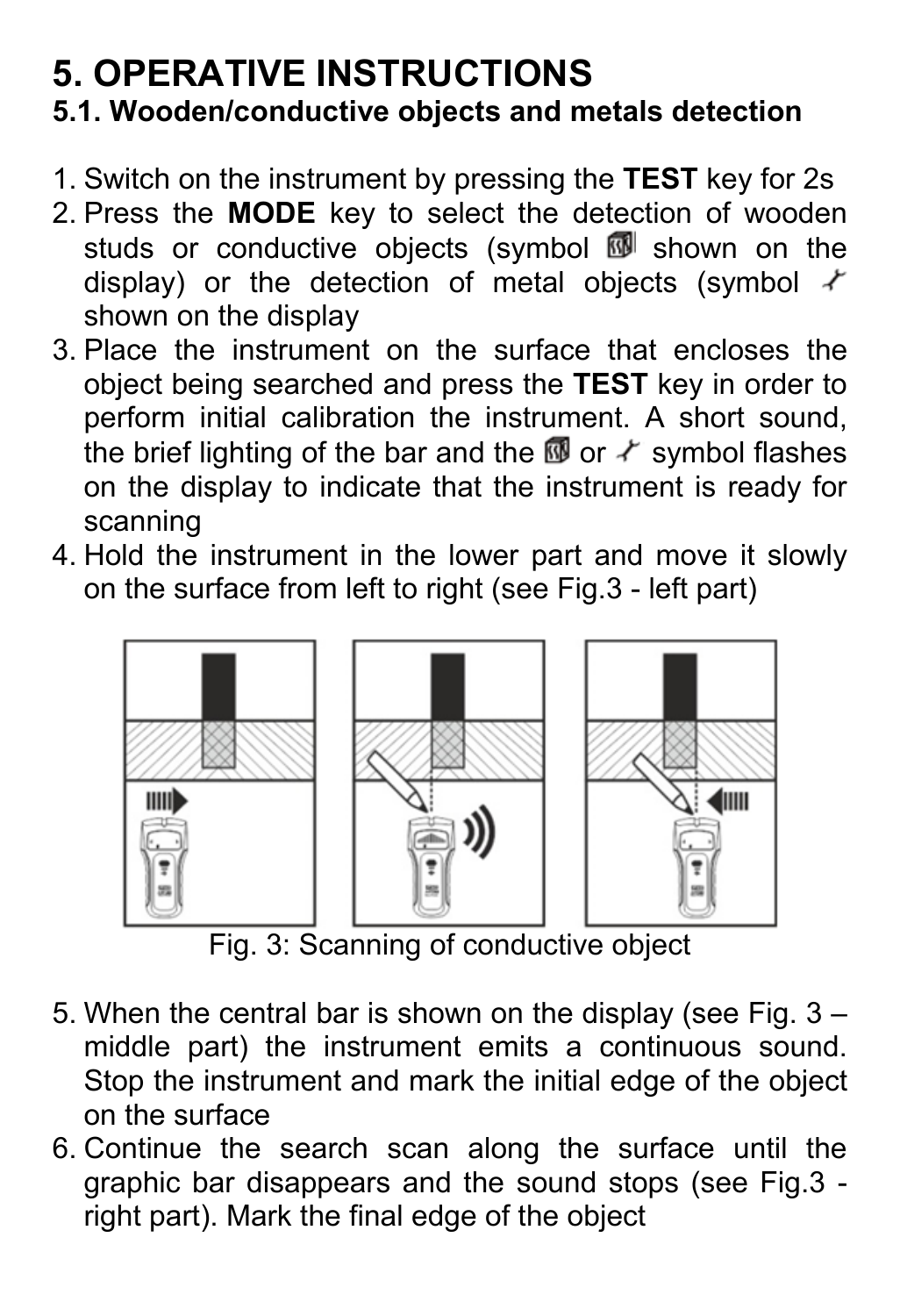- 7. Repeat the previous steps several times in order to accurately locate the hidden object
- 8. Long press the **MODE** key to switch off the instrument

### **CAUTION**

- The instrument is able to detect any material with a minimum of conductivity, **but is NOT able to detect the presence of plastic materials**
- The calibration must be performed on a homogeneous and uniform surface in order to avoid reading problems. In the case of a rough surface, place the instrument on a piece of cardboard
- The presence of metal parts inside the walls can affect the test result
- To avoid interference, keep the free hand at least **15cm (6in)** away from the scanning surface
- The instrument does NOT scan conductive materials in the presence of walls with depth **greater than 18mm (0.7in)** and with objects of **minimum size 30x30mm (1.2x1.2in)**
- The instrument does NOT scan metals materials in the presence of walls with a depth **greater than 30mm (1.2x1.2in)** and with objects with a diameter **greater than 25mm (1in)**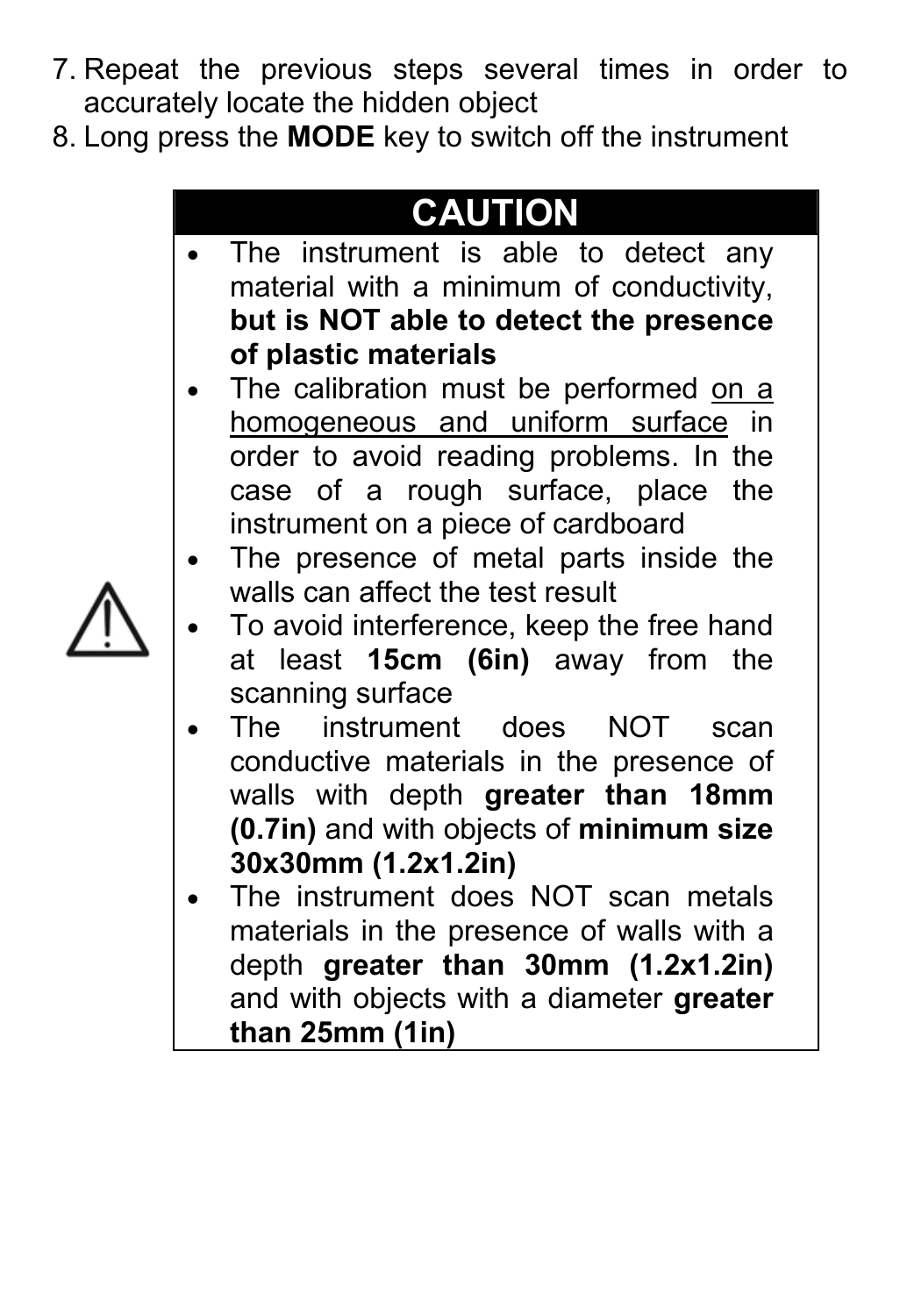#### **5.2. AC live wires detection**

- 1. Switch on the instrument by pressing the **TEST** key for 2s
- 2. Press the **MODE** key to select the detection of AC voltage live wires (symbol  $\blacktriangleright$  shown on the display)
- 3. Place the instrument on the surface that encloses the object being searched and press the **TEST** key in order to perform a first calibration. A short sound, the brief lighting of the bar and the  $\blacktriangleright$  symbol flashes on the display to indicate that the instrument is ready for scanning
- 4. Hold the instrument in the lower part and move it slowly on the surface from left to right (see Fig.4 - left part)



Fig. 4: Scanning of AC live wires

- 5. When the central bar is shown on the display (see Fig. 4 middle part) the instrument emits a continuous sound. Stop the instrument and mark the initial edge of the object on the surface (1st marker)
- 6. Continue the search scan along the surface until the graphic bar disappears and the sound stops (see Fig.4 middle part)
- 7. Stop the instrument and mark the 2nd marker on the surface (see Fig.4 - middle part)
- 8. Position the instrument in the space between the 1st and 2nd marker and press the **TEST** key in order to perform a second calibration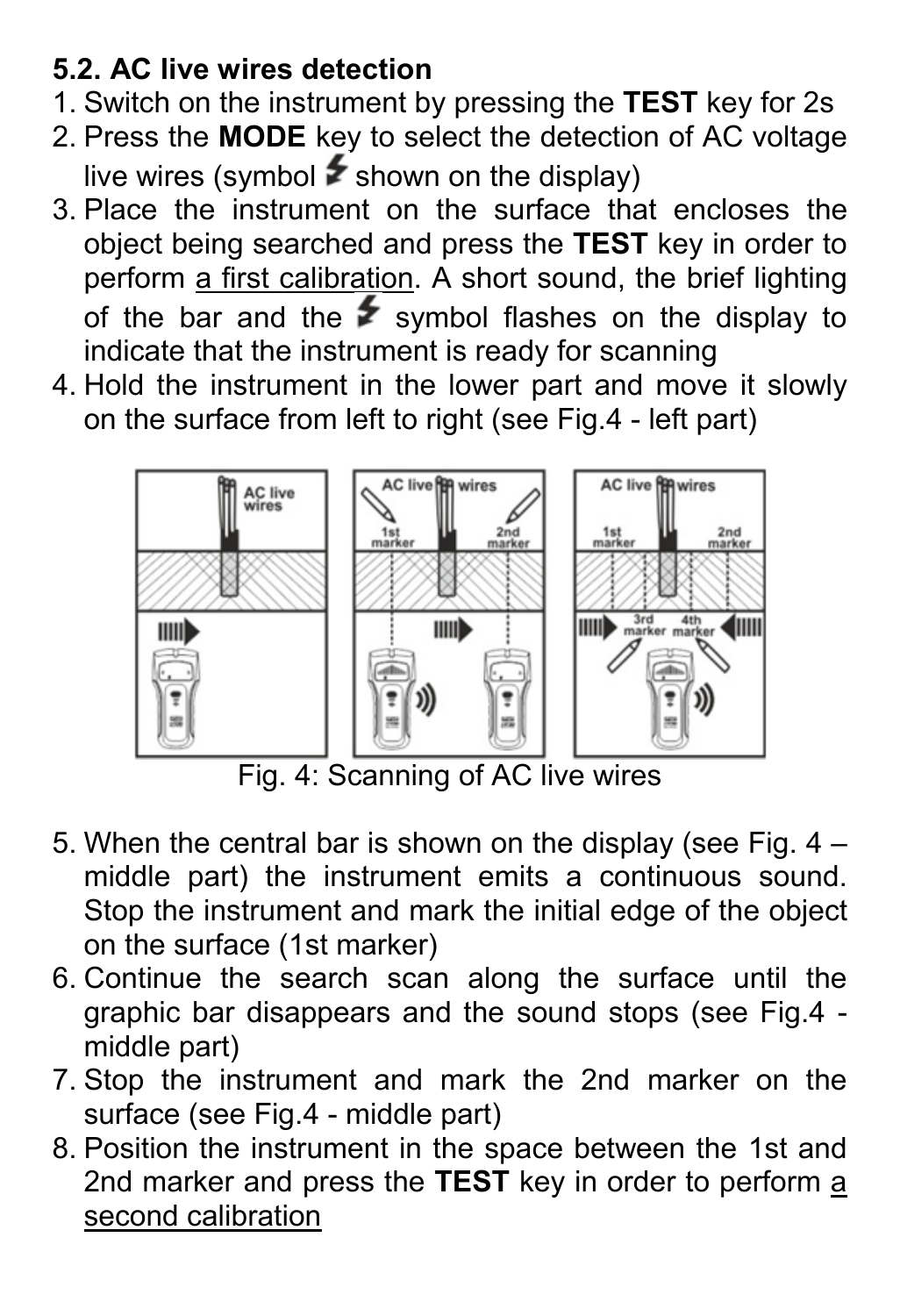- 9. Perform a new scan as indicated in the previous points by slowly moving the instrument from left to right in the space between the 1st and 2nd marker
- 10. Mark the surface with the 3rd marker and the 4th marker (see Fig. 4 - right part)
- 11. The hidden object will be in the space between the 3rd and 4th marker. The distance between these two new markers must be about 6cm (2in) (almost the size of the instrument itself

# **CAUTION**

- The calibration must be performed on a homogeneous and uniform surface in order to avoid reading problems. In the case of a rough surface, place the instrument on a piece of cardboard
- To avoid interference, keep the free hand at least **15cm (6in)** away from the scanning surface
- The instrument does NOT scan metals materials in the presence of walls with a depth **greater than 50mm (2in)**

# **6. BATTERY REPLACEMENT**

When the " $\equiv$  " low battery indication is displayed the battery must be replaced. Follow the below instructions:

- 1. Open the battery cover
- 2. Remove the battery and replace it with new one of the same type (see § 7)
- 3. Replace battery cover
- 4. Do not scatter old batteries into the environment. Use the relevant containers for disposal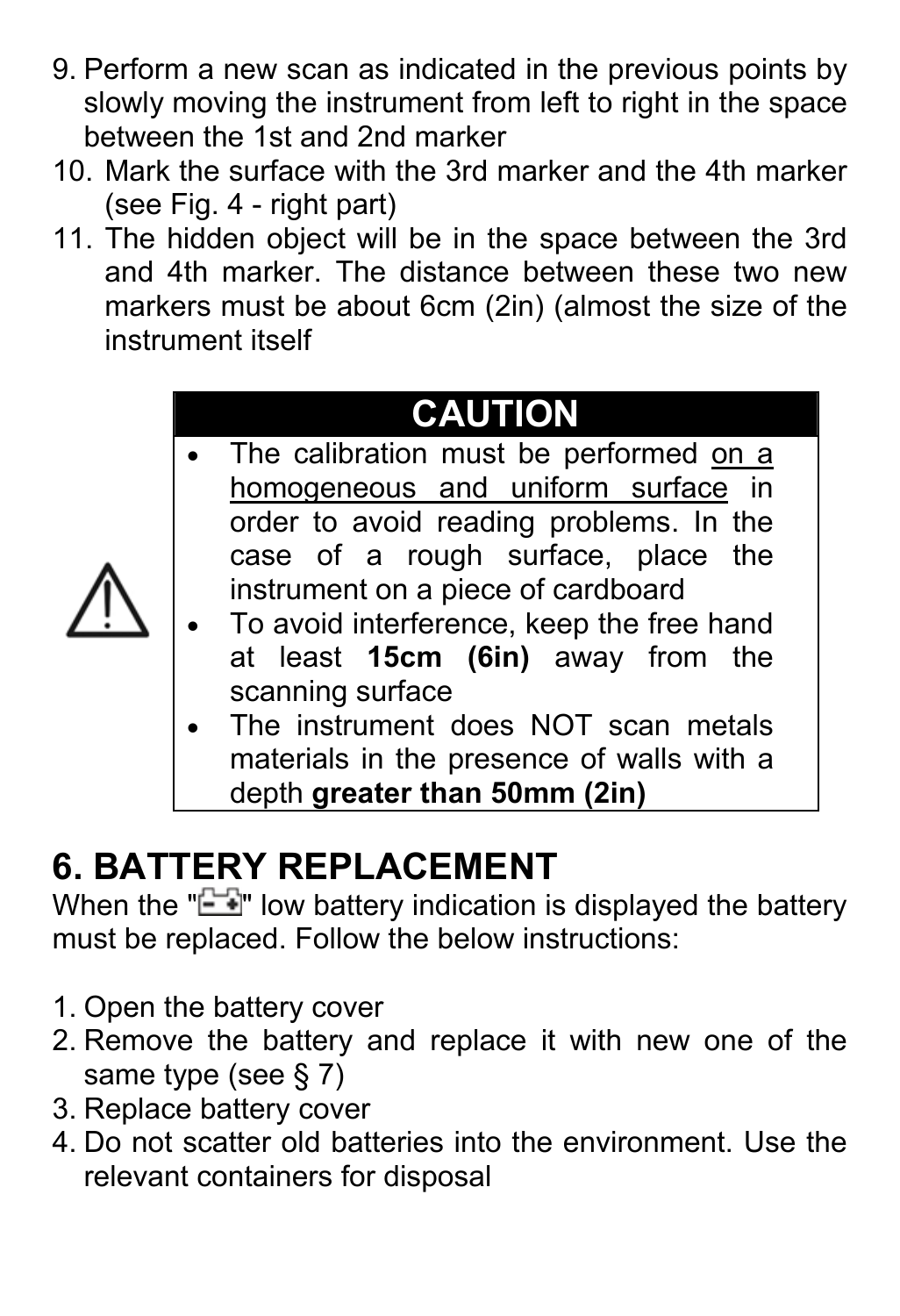# **7. TECHNICAL SPECIFICATIONS**

General specifications Conductive objects sizes: min 30x30mm (1.2x1.2in)<br>Conductive objects depth: max 18mm (0.7in) Conductive objects depth: Metal objects diameter: max 25mm (1in) Metal objects depth: max 30mm (1.2in)<br>AC voltage live wires: 90V ÷ 250V / 50-60Hz AC voltage live wires: AC voltage live wires depth: max 50mm (2in) Power supply Battery type: 1x9V type IEC 6F22<br>Low battery indication: "E if" symbol at displ Auto Power OFF: after 30s of idleness Reference guidelines EMC: IEC/EN61326-1 Compliance: 2014/30/EU directive Mechanical characteristics Dimensions (L x W x H): 155x72x28mm (6x3x1in) Weight (with batteries): ca 203g (7 ounces) Environmental conditions for use Working temperature:  $-7^{\circ}C \div 40^{\circ}C$  (19°F  $\div$  104°F) Working humidity: <75%RH<br>Storage temperature:  $-20^{\circ}C \div 5$ Storage humidity: Standard accessories Battery (not fitted) User manual

 $"$  $\equiv$   $\rightarrow$ " symbol at display

 $-20^{\circ}$ C ÷ 50°C (-4°F ÷ 122°F)<br><85%RH